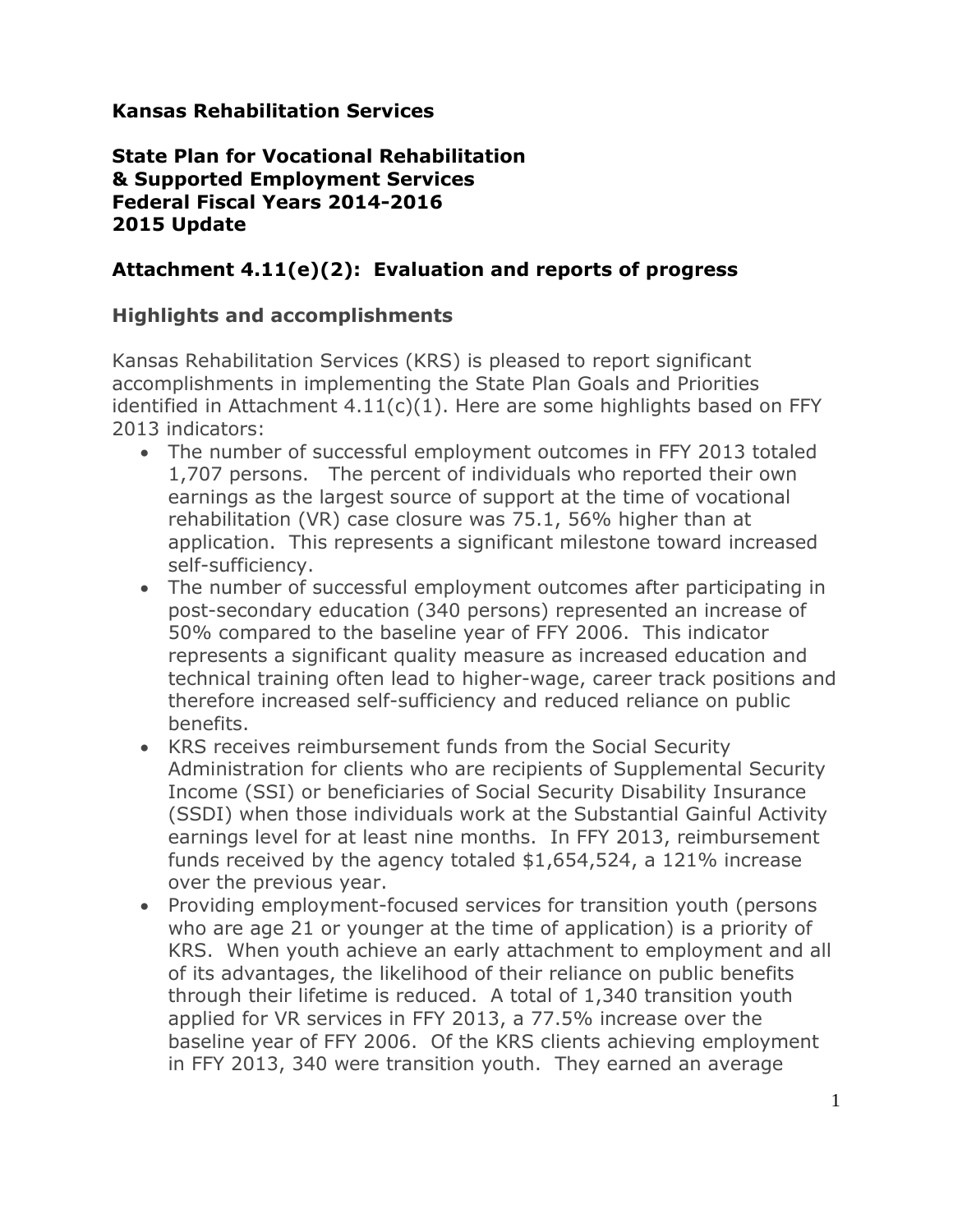hourly wage of \$9.40. However, for transition youth who participated in post-secondary education prior to employment, the average wage increased by 23% to \$11.53 an hour.

- Service provider agreements were redesigned in 2008 to focus on achievement of milestones and employment outcomes, as well as accountability in reporting consumer progress. Results of this focus on accountability and outcomes are illustrated by the rehabilitation rate of consumers referred to placement providers. In FFY 2013, the rehabilitation (success) rate was 58%, compared to only 41.8% in the baseline year of 2006.
- The percent of eligibility determinations made in 60 days or less was 95%, and the percent of Individual Plans for Employment developed within the standard of 120 days or less was 94%. These timeliness standards illustrate the commitment of the agency and its counselors to exceptional customer service.

## **Factors that impeded the achievement of the goals and priorities**

Factors which impeded progress include the difficulty experienced by persons with no work experience or extended periods of unemployment in getting work, the turnover rate among counselors, and difficulty in recruiting individuals who meet the Comprehensive System of Personnel Development standards. Further, the outcomes achieved with VR consumers through service providers have a major impact on the overall KRS performance. For example, the average wage achieved by persons referred to placement or supported employment providers was \$8.93 in FFY 2013, falling below the federal performance standard of \$10.04.

#### **Supported employment goals**

Supported employment goals are identified in Attachment 4.11(c)(4). Implementation and achievement of these goals is addressed through the case review system, which monitors quality of outcomes, and through ongoing monitoring of service provider performance. In addition, specific standards for quality, timeliness, consumer involvement and outcomes are identified in service provider agreements.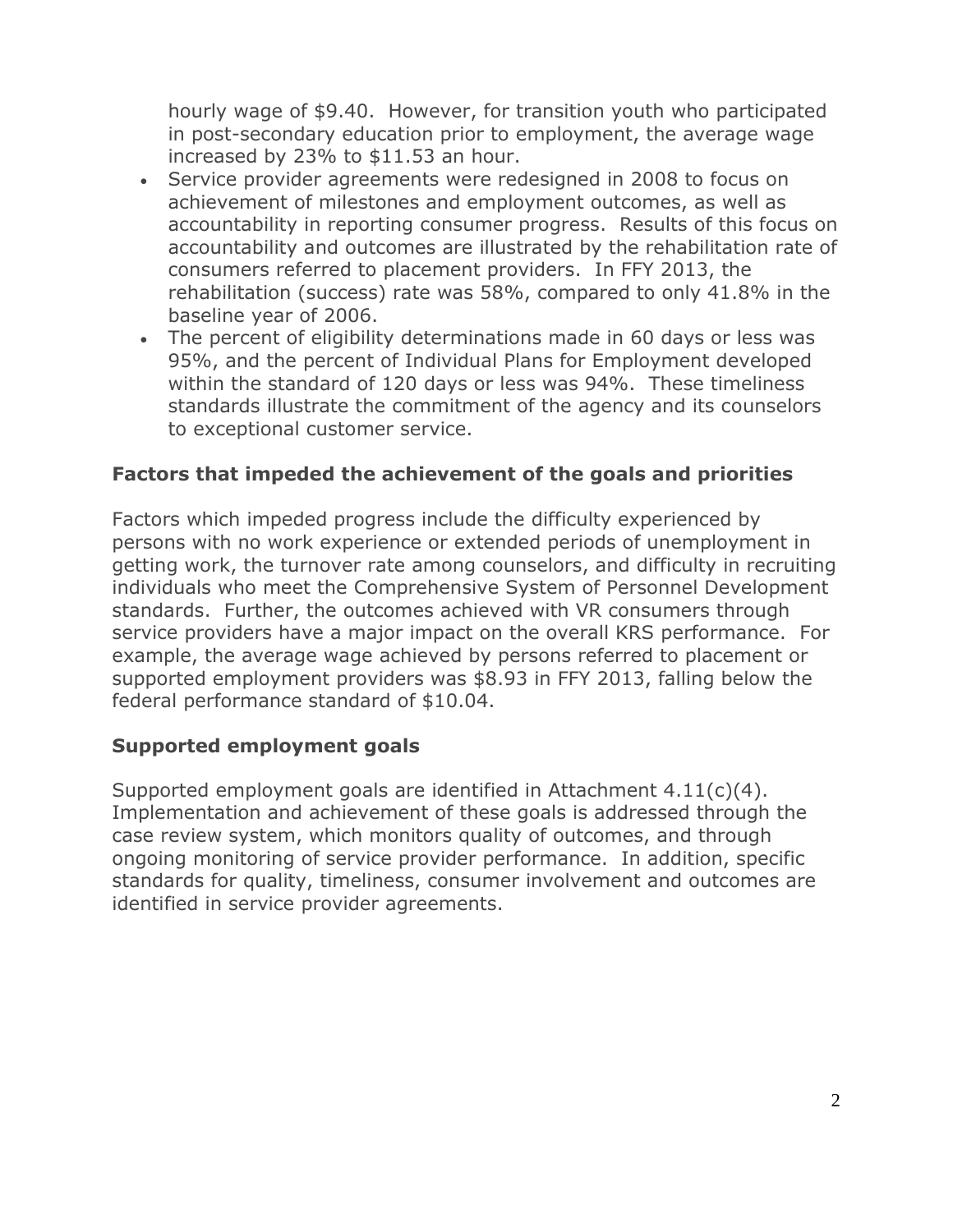## **Performance related to federal standards and indicators**

FFY 2013 is the most recent year for which complete data is available.

- Indicator 1.1 (number of rehabilitations). The federal standard is to meet or exceed the number of rehabilitations from the previous year. KRS achieved 1,707, compared to 1,619 the previous year.
- Indicator 1.2 (rehabilitation rate). The federal standard is 55.8%, and KRS achieved 46.3%.
- Indicator 1.3 (competitive employment). The federal expectation is that at least 72.6% of persons rehabilitated achieve competitive employment. KRS performance exceeds this standard, achieving a 99.2% competitive employment rate.
- Indicator 1.4 (outcomes for persons with significant disabilities). The percent of KRS consumers with significant disabilities achieving employment was 96%, exceeding the federal standard of 62.4%.
- Indicator 1.5 (average hourly wage). The federal minimum standard is a .52 ratio of the average hourly wage of all employed Kansans. KRS achieved a .51 ratio. This translates to an expectation of at least \$10.04 an hour for VR consumers who achieve employment. KRS performance on this standard was an average hour wage of \$9.81.
- Indicator 1.6 (self-support). The federal standard compares the number of individuals who report their own earnings as their largest source of support at application and case closure. The federal standard is a math difference of 53, and KRS exceeded that standard with a performance of 56.

## **Update on indicators related to State Plan goals and priorities**

The following information provides a detailed update on the performance indicators related to the State Plan Goals and Priorities for FFY 2011-2013. Performance updates are for Federal Fiscal Year 2013, the most recent complete federal fiscal year at the time of this State Plan submission. Indicators address not only the federally required standards, but also a wide scope of additional performance measures identified by KRS and stakeholders during a collaborative planning process.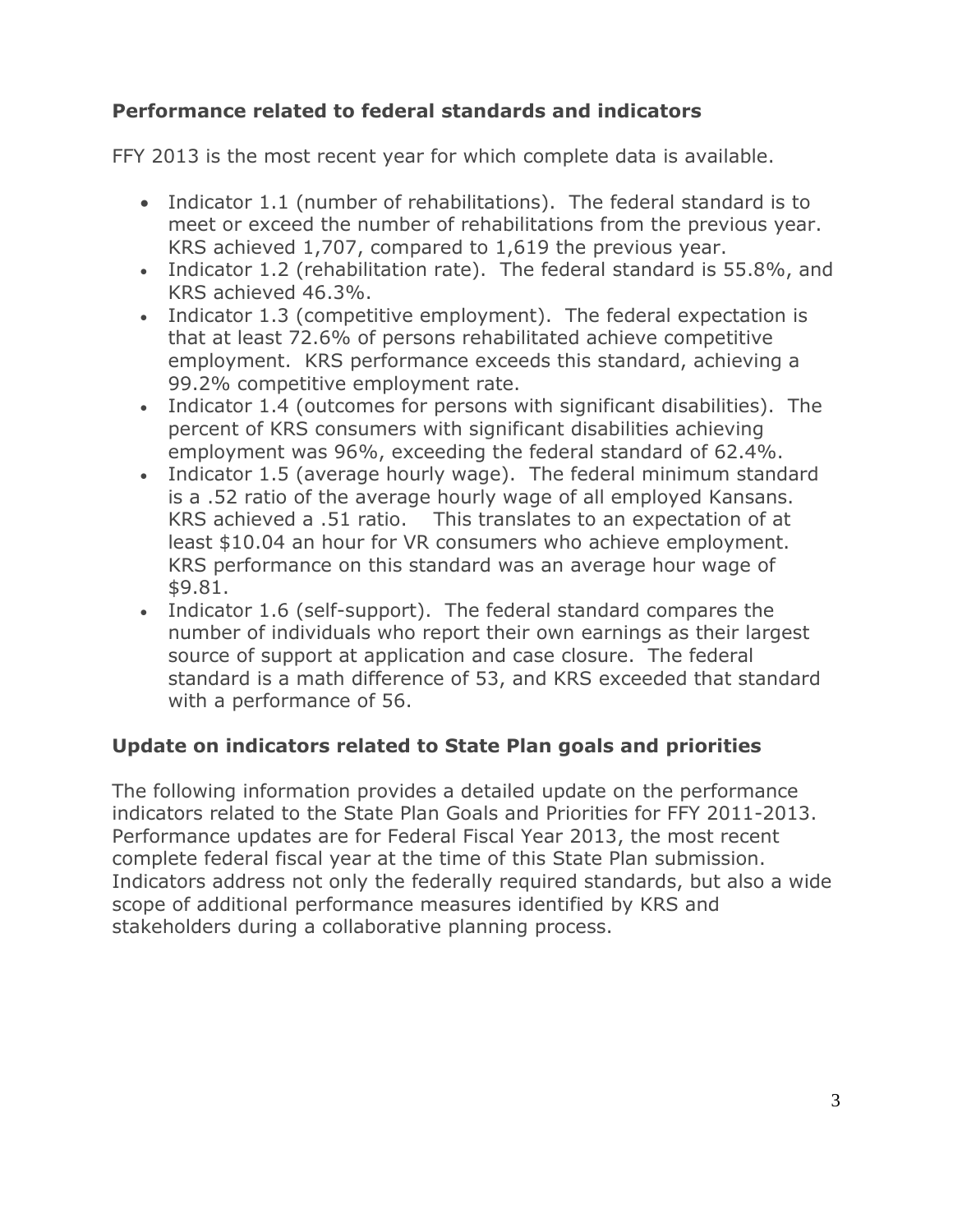## **Goal #1: Kansans with disabilities will achieve quality employment and self-sufficiency.**

KRS will achieve or exceed the required federal standards for the following indicators:

Indicator 1.1: The number of persons achieving employment outcomes will equal or exceed the previous year. Baseline FFY 2006: 1,746 FFY 2012: 1,619 FFY 2013: 1,707

Indicator 1.2: The percentage of individuals rehabilitated who achieve competitive employment will equal or exceed 72.6%. Baseline FFY 2006: 97% FFY 2013: 99.2%

Indicator 1.3: The average hourly earnings of all individuals who exit the program in competitive employment as a ratio to the average hourly earnings for all employed Kansans will equal or exceed .52. Baseline FFY 2006: .56 ratio FFY 2013: .51 ratio

Indicator 1.4: Of the individuals who achieve competitive employment, the difference between the percent who reported their own income as the largest single source of economic support at closure compared to the percent at application. The difference must equal or exceed 53. Baseline FFY 2006: 59 FFY 2013: 56

KRS will equal or improve performance when compared to the baseline for the following measurable indicators: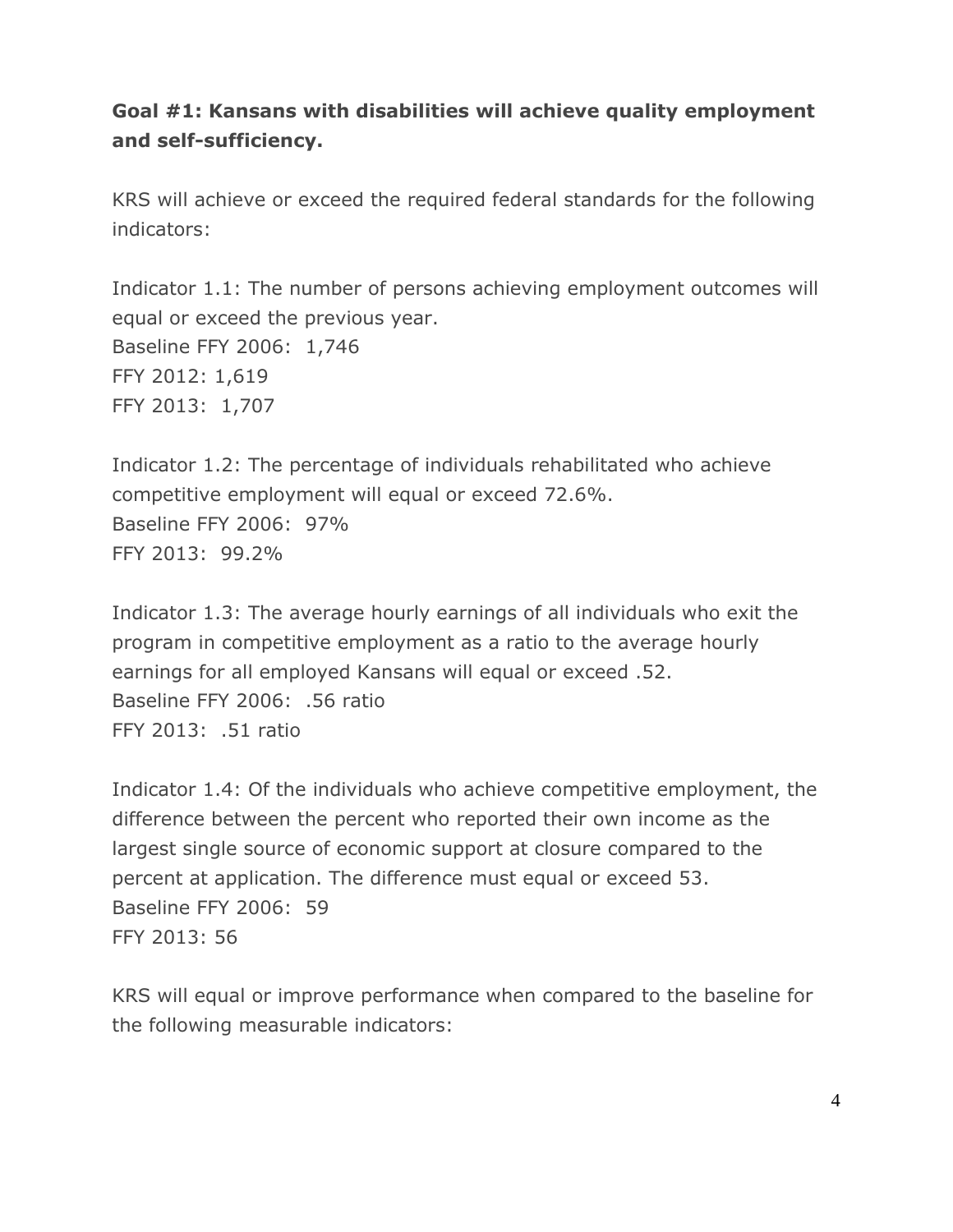Indicator 1.5: The average number of hours worked per week by persons rehabilitated. Baseline FFY 2006: 31 FFY 2013: 29

Indicator 1.6: The percent of employment outcomes in technical, managerial and professional occupations. Baseline FFY 2006: 18.6% FFY 2013: 17.8%

Indicator 1.7: The number of KRS SSI recipients and SSDI beneficiaries for whom KRS receives reimbursement funding. To meet this standard, the individuals must achieve the Substantial Gainful Activity earnings level for at least nine months.

FFY 2006 Baseline: 54 FFY 2013: 68

Indicator 1.8: The amount of Social Security reimbursement dollars paid to the agency for SSI recipients and SSDI beneficiaries who achieve the Substantial Gainful Activity earnings level for at least nine months. Baseline: FFY 2013: \$748,528 FFY 2013: \$1,654.524

Indicator 1.9: The percent of persons rehabilitated in full-time competitive employment who are covered by health insurance through employment. FFY 2006 Baseline: 52% FFY 2013: 37.1%

Indicator 1.10: The number of successful employment outcomes achieved by consumers after participating in post-secondary education. FFY 2006 Baseline: 226 FFY 2013: 340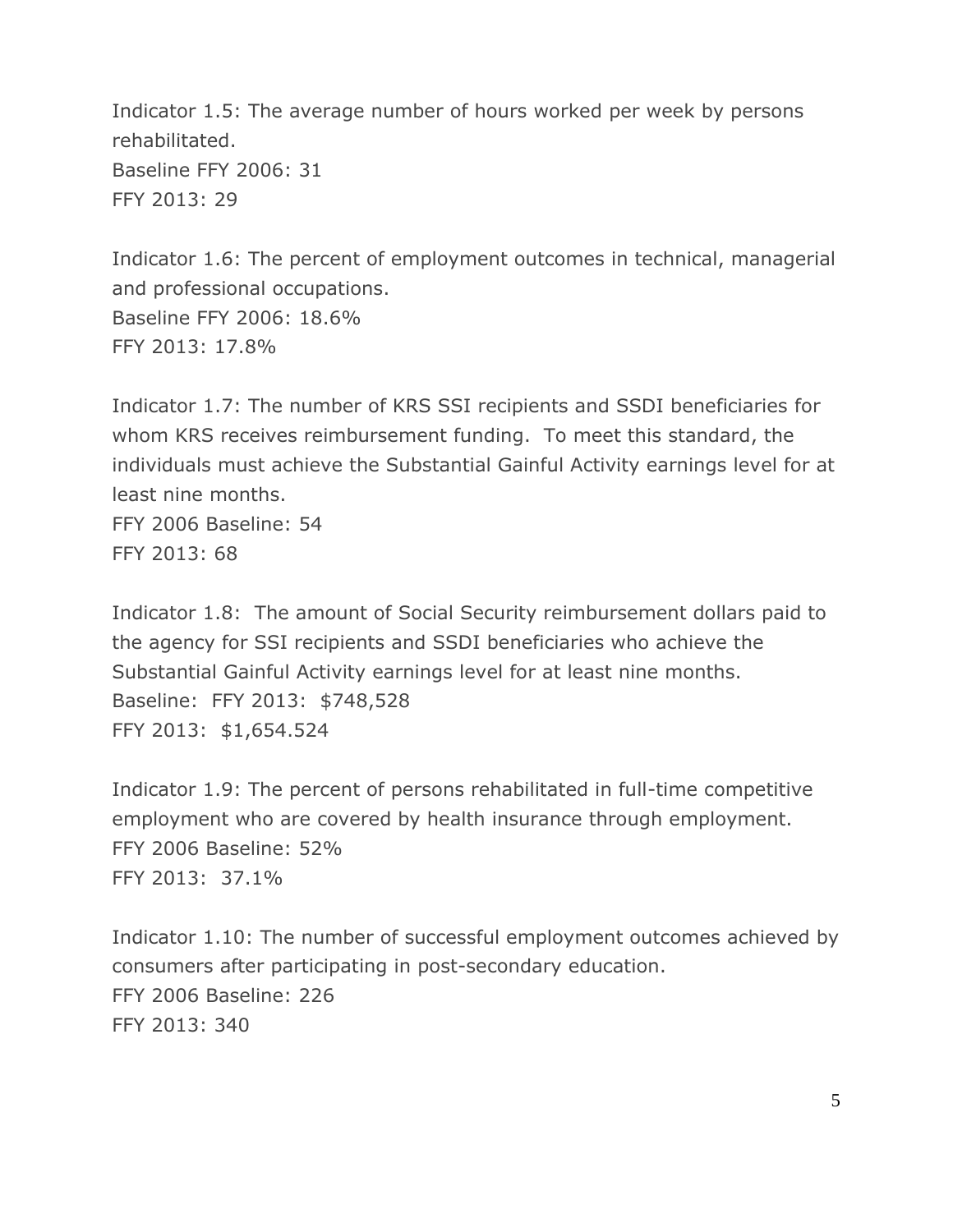Indicator 1.11: The number of persons referred from the Department of Corrections who achieve employment outcomes through VR. Baseline to be determined in FFY 2014.

## **Goal #2: KRS, its providers and partners will be accountable for the achievement of employment and the effective use of resources.**

KRS will achieve or exceed the required federal standard for the following indicator:

Indicator 2.1: Rehabilitation rate will equal or exceed 55.8%. Baseline FFY 2006: 55.3% FFY 2013: 46.3%

KRS will equal or improve performance when compared to the baseline for the following measurable indicators:

Indicator 2.2: Percent for whom eligibility is determined in 60 days or less from application unless the customer agrees to an extension. FFY 2006 Baseline: 86% FFY 2013: 95%

Indicator 2.3: Percent of accurate presumptive eligibility decisions for persons eligible for SSI or SSDI, based on case review results. (Review criteria were modified in 2012, therefore 2012 was established as the new baseline year.) FFY 2012 Baseline: 56.75%% FFY 2013: 68%

Indicator 2.4: Percent for whom IPEs are developed within 120 days or less from eligibility unless the customer agrees to an extension. FFY 2006 Baseline: 90% FFY 2013: 94%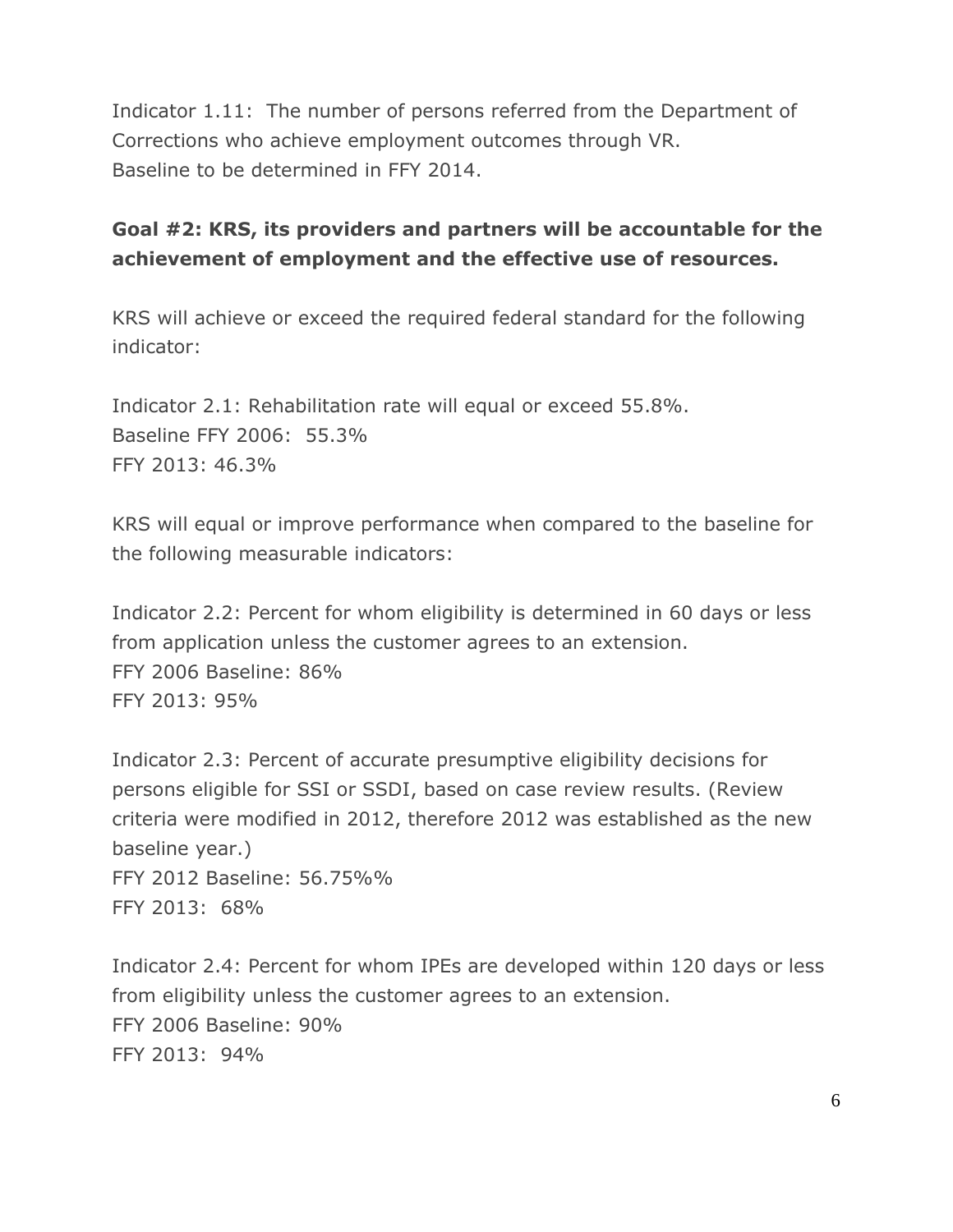Indicator 2.5: Average consumer satisfaction rating using the American Consumer Satisfaction Index (ACSI) model (ratings above 5 indicate "more satisfied than not"). FFY 2007 Baseline: 6.6 FFY 2013: 6.9

Indicator 2.6: Average stakeholder (education personnel, advocates and service providers) rating using the ACSI model (ratings above 5 indicate "more satisfied than not").

FFY 2007 Baseline: 5.7 overall

FFY 2013: School personnel, 8.7 Service providers, 6.8 Advocates, 5

Indicator 2.7: Average expended per rehabilitation for the life of the case. FFY 2006 Baseline: \$7,889 FFY 2013: \$7,277

Indicator 2.8: Annual number of persons served (status 02-24 +32). FFY 2006 Baseline: 15,178 FFY 2013: 15,656

Indicator 2.9: Annual contribution to IPE costs through comparable benefits and services. Baseline and performance data to be established pending Information Technology support.

Indicator 2.10: Annual contribution to IPE costs through comparable benefits and services provided through one-stop workforce centers. Baseline and performance data to be established pending Information Technology support.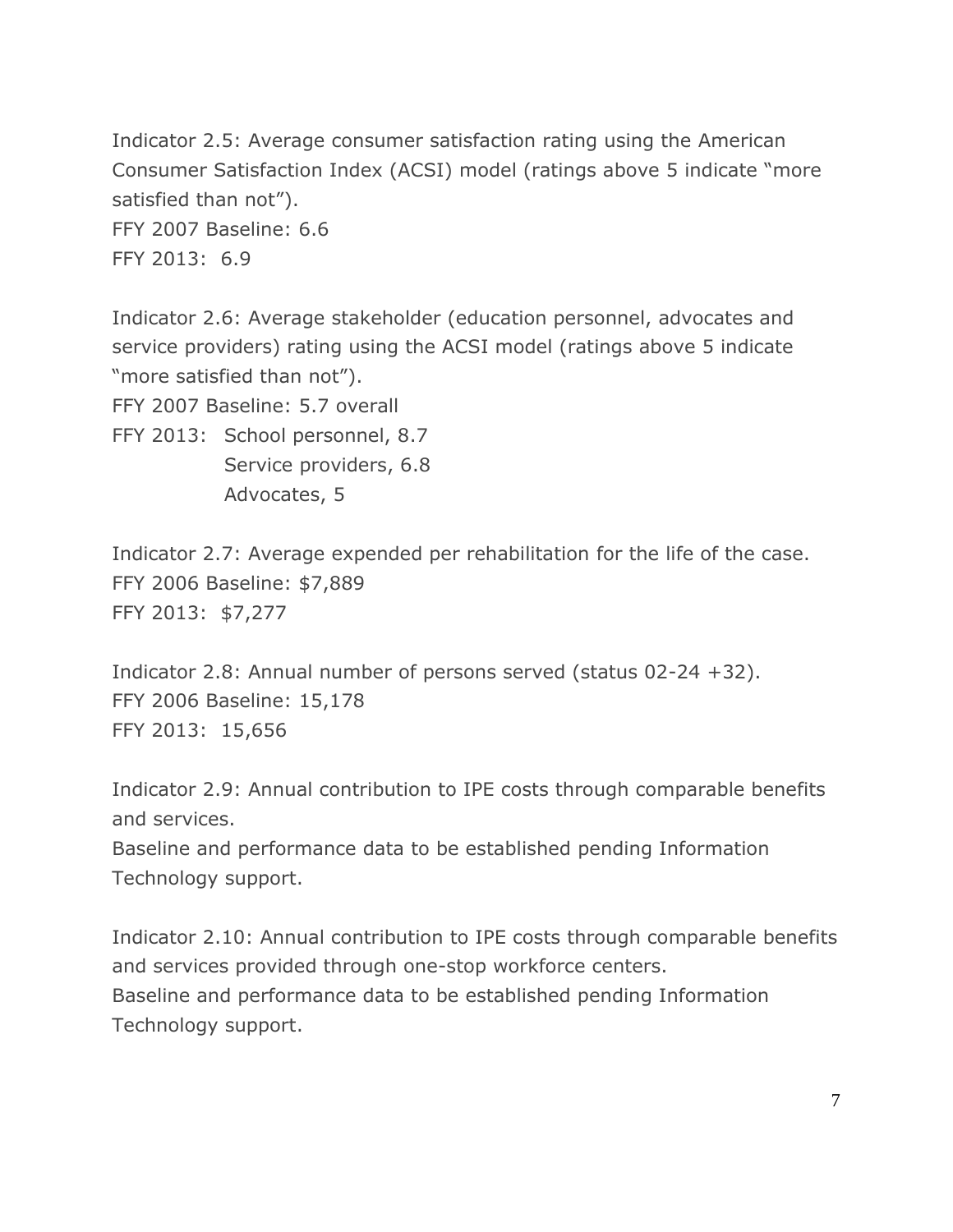Indicator 2.11: Rehabilitation rate of persons referred to placement or supported employment providers. Baseline SFY 2006: 41.8% FFY 2013: 58%

Indicator 2.12: The average wage achieved by persons referred to placement or supported employment providers. SFY 2006 Baseline: \$7.37 FFY 2013: \$8.93

Indicator 2.13: Average consumer satisfaction ratings of placement and supported employment providers measured at the time of KRS case closure. Baseline: Baseline and performance data to be established pending Information Technology support.

Indicator 2.14: Percent of case review results for which there is evidence that the consumer had the opportunity to exercise informed choice throughout the rehabilitation process.

Baseline FFY 2010: 86% FFY 2013: 75%

Indicator 2.15: Percent of case review results for which there is evidence that the service provider was given clear information about the consumer's employment goals and expectations. Baseline FFY 2010: 94% FFY 2013: 98%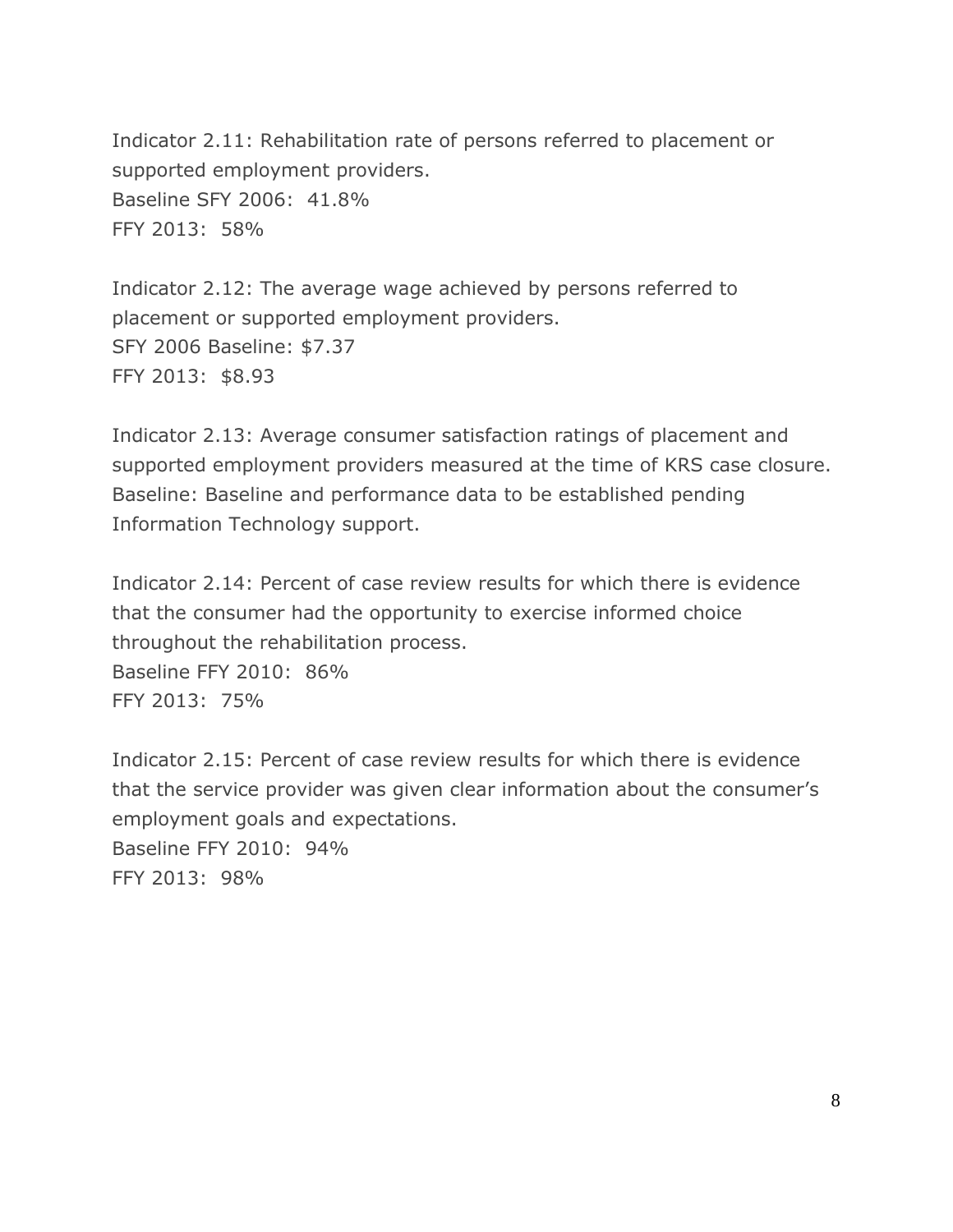Indicator 2.16: Percent of case review results for which referral to a job placement or supported employment service provider was appropriate based on the individual needs of the consumer. Baseline FFY 2010: 98% FFY 2013: 99%

Indicator 2.17: Percent of case review results for which there was evidence of counseling and guidance related to maximizing employment and highwage, career-track employment options. Baseline FFY 2010: 49% FFY 2013: 68%

Indicator 2.18: Percent of cases reviewed for which correct use of service codes was demonstrated: Baseline FFY 2011: 93% FFY 2013: 97%

Indicator 2.19: Percent of cases reviewed for which adherence to procurement policies and procedures was demonstrated. Baseline FFY 2011: 91.5% FFY 2013: 89%

Indicator 2.20: Number of potential fraud cases submitted for investigation to the Department for Children and Families (DCF) Fraud Unit. Baseline FFY 2012: 3 FFY 2013: 3

Indicator 2.21: Dollars recovered after investigation and action by the DCF Fraud Unit. Baseline and Actual FFY 2012 and 2013: To be determined once investigations and actions are completed.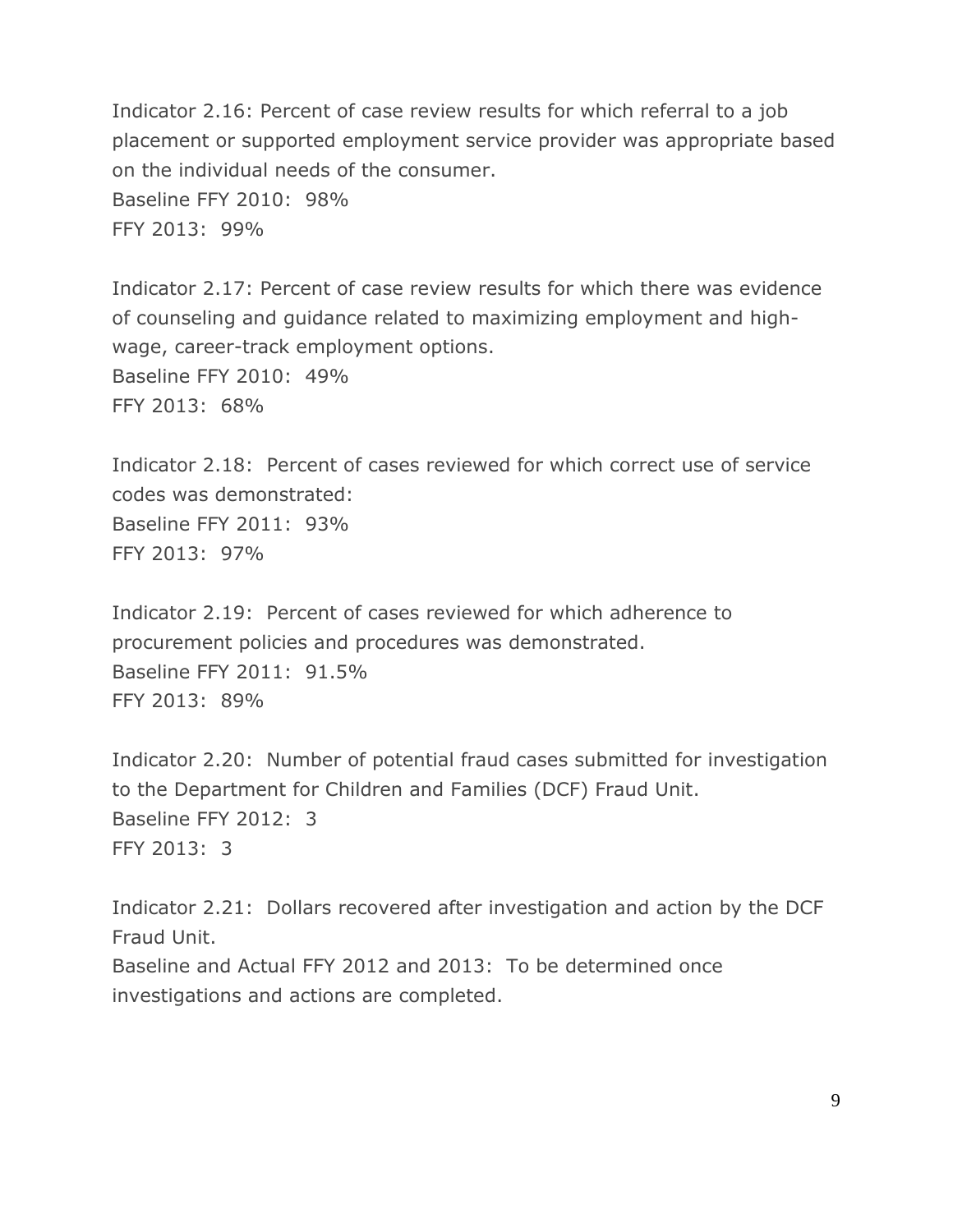Indicator 2.22: Percent of Regional Program Administrators and Unit Rehabilitation Managers who meet expectations related to fiscal management through the evaluation process. Baseline FFY 2011: 100% FFY 2013: 100%

Indicator 2.23: Percent of counselors who meet or exceed expectations for the fiscal management competency in the performance evaluation system. (Note: this competency was implemented for the evaluation year that began November 1, 2012). Baseline FFY 2013: 93%

Indicator 2.24: Number of employment outcomes for which the employer received an Employer Partner Incentive payment from the Kansas Department of Commerce. (Incentive funded by State General Funds.) Baseline to be established in FFY 2014.

## **Goal #3: KRS will emphasize the employment potential of students with disabilities and improve the outreach and outcomes for transition-aged students.**

KRS will equal or improve performance when compared to the baseline for the following measurable indicators:

Indicator 3.1: Number of new applications from transition youth. FFY 2006 Baseline: 755 FFY 2013: 1,340

Indicator 3.2: Number of new IPEs for transition youth. FFY 2006 Baseline: 369 FFY 2013: 823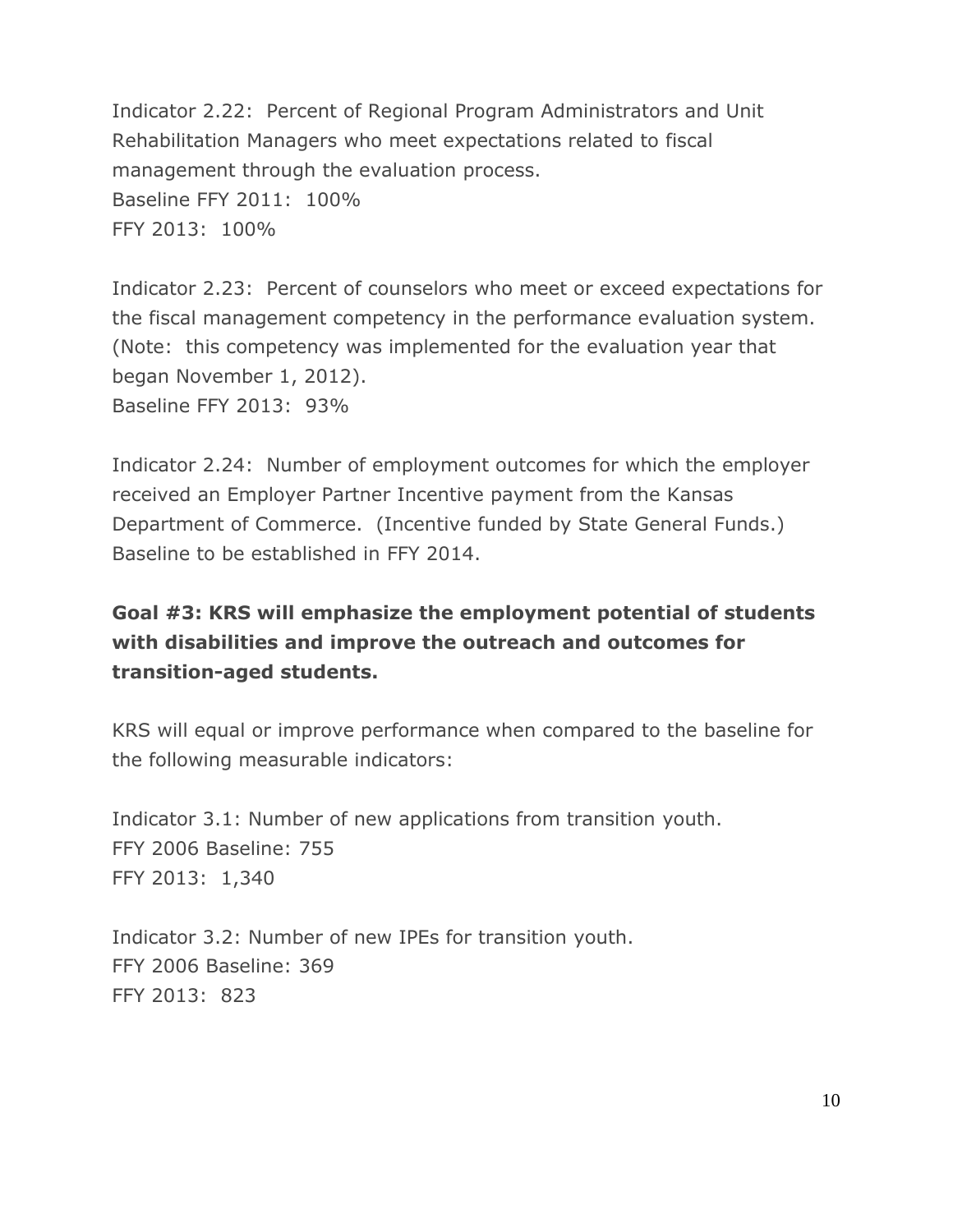Indicator 3.3: Rehabilitation rate for transition youth. FFY 2006 Baseline: 50% FFY 2013: 44.9%

Indicator 3.4: Number of employment outcomes achieved by consumers who were transition-aged at the time of application for services. Baseline FFY 2007: 428 FFY 2013: 373

Indicator 3.5: Of the transition students who achieve competitive employment, the difference between the percent who reported their own income as the largest single source of economic support at closure compared to the percent at application. (When considered for all KRS consumers, this difference must equal or exceed 53 according to federal standards.) FFY 2006 Baseline: 72 FFY 2013: 67

Indicator 3.6: Average hourly wage of transition students rehabilitated. FFY 2006 Baseline: \$8.08 FFY 2013: \$9.40

Indicator 3.7: By 2015, the work for the VR program will result in 100 youth with disabilities (ages 21 or younger at the time of application) who had previously been in foster care achieving competitive, integrated employment as adults.

Baseline: Baseline and performance data to be established pending Information Technology support.

3.8: By 2015, the application rate for VR services will be increased to at least 50% of youth with disabilities ages 16 and older in foster care. Baseline: Baseline and performance data to be established pending Information Technology support.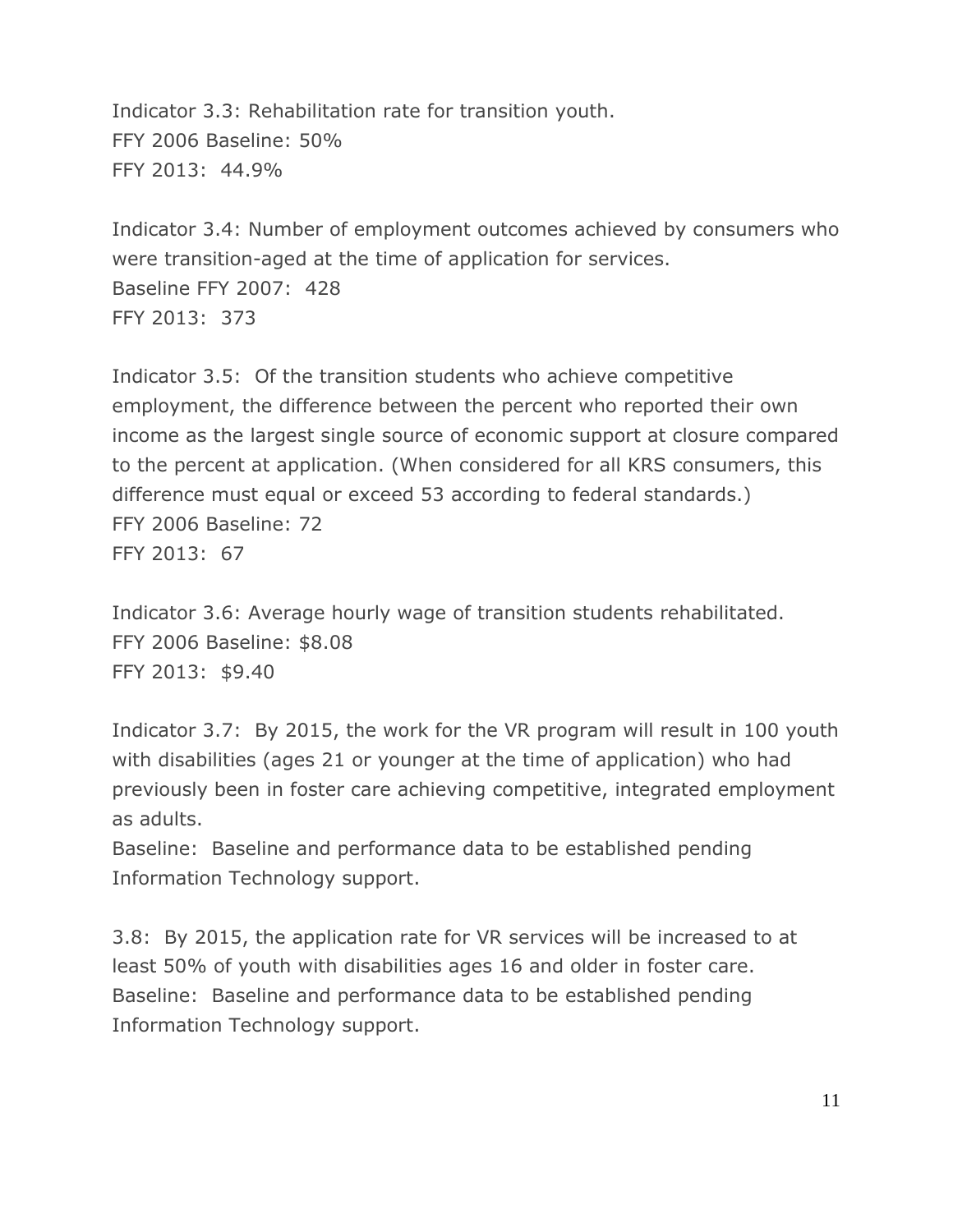# **Goal #4: KRS will emphasize the meaningful involvement of people with disabilities, public/private partners, employers and other stakeholders in KRS programs, services and activities.**

KRS will achieve or exceed the required federal standards for the following indicators:

Indicator 4.1: The percent of individuals who have significant disabilities among those who achieve competitive employment must equal at least 62.4%. Baseline FFY 2006: 96% FFY 2013: 96%

Indicator 4.2: The service rate for all individuals with disabilities from minority backgrounds as a ratio of the service rate for all non-minority individuals with disabilities. Baseline FFY 2006: .92

FFY 2013: .84

KRS will equal or improve performance when compared to the baseline for the following measurable indicator:

Indicator 4.3: Number of annual statewide stakeholder meetings. Baseline FFY 2006: 4 communities FFY 2013: 6 communities

## **Update on funds used for innovation and expansion**

KRS uses the innovation and expansion authority, as specified by the Rehabilitation Act, to support the functions of the State Rehabilitation Council. Expenditures primarily relate to member travel and reimbursement for participating in meetings. Operating within existing resources, the Council does not receive any direct allocation of funds.